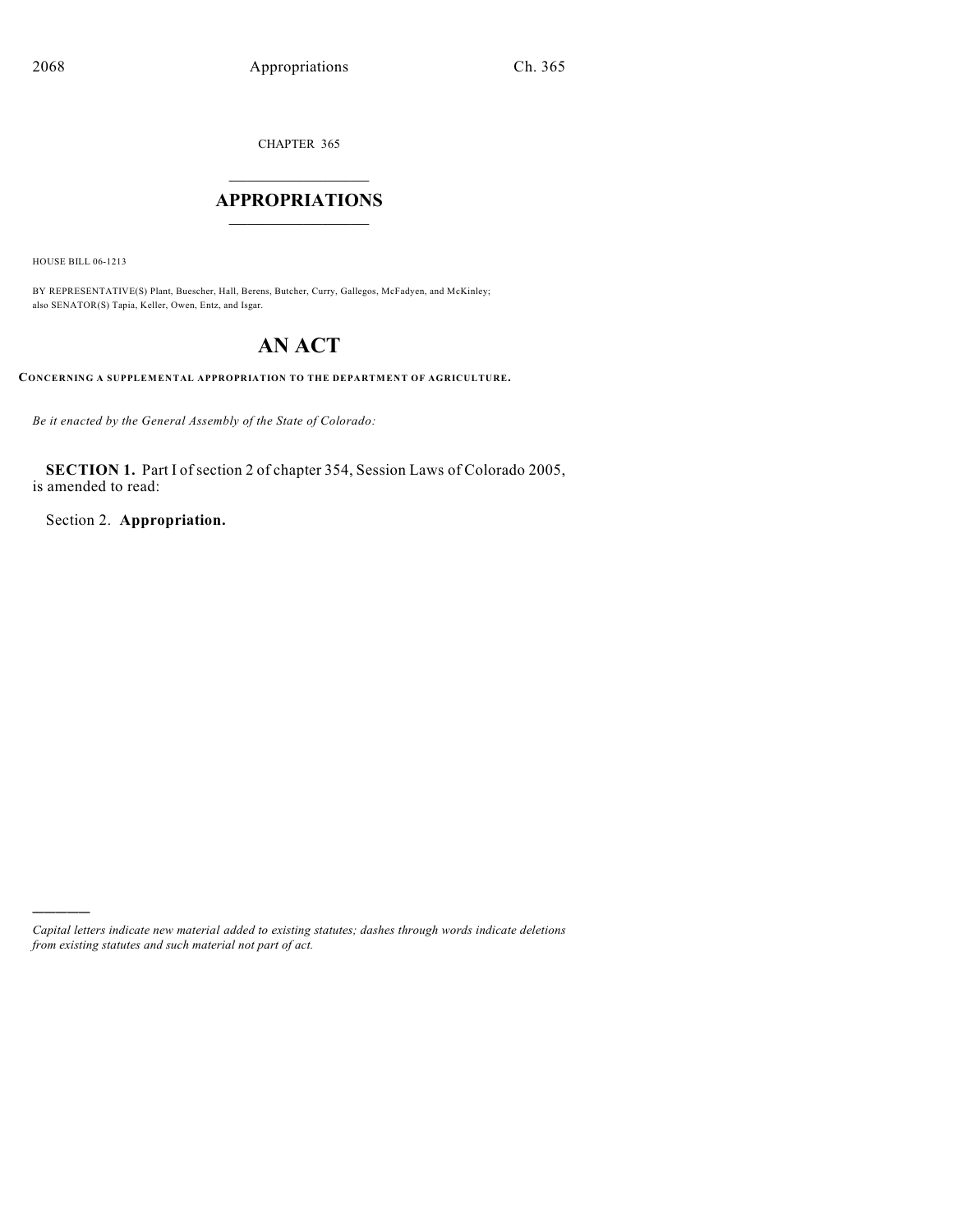|                 |              | <b>APPROPRIATION FROM</b> |                |              |               |                |  |
|-----------------|--------------|---------------------------|----------------|--------------|---------------|----------------|--|
| ITEM &          | <b>TOTAL</b> | <b>GENERAL</b>            | <b>GENERAL</b> | <b>CASH</b>  | CASH          | <b>FEDERAL</b> |  |
| <b>SUBTOTAL</b> |              | <b>FUND</b>               | <b>FUND</b>    | <b>FUNDS</b> | <b>FUNDS</b>  | <b>FUNDS</b>   |  |
|                 |              |                           | <b>EXEMPT</b>  |              | <b>EXEMPT</b> |                |  |
|                 |              |                           |                |              |               |                |  |

## **PART I DEPARTMENT OF AGRICULTURE**

### **(1) COMMISSIONER'S OFFICE AND ADMINISTRATIVE SERVICES**

| Personal Services                | 1,442,036    | 346,779        | $437,672(T)^{a}$      | $657,585(T)^{b}$       |        |
|----------------------------------|--------------|----------------|-----------------------|------------------------|--------|
|                                  | $(18.7$ FTE) |                |                       |                        |        |
| Health, Life, and Dental         | 827,025      | 312,345        | 200,819°              | $297,419$ <sup>d</sup> | 16,442 |
| Short-term Disability            | 19,173       | 7,536          | $4,412^{\circ}$       | $6,797$ <sup>d</sup>   | 428    |
| S.B. 04-257 Amortization         |              |                |                       |                        |        |
| <b>Equalization Disbursement</b> | 31,623       | 11,834         | $7,503^{\circ}$       | $11,558$ <sup>d</sup>  | 728    |
| Salary Survey and Senior         |              |                |                       |                        |        |
| <b>Executive Service</b>         | 435,153      | 203,673        | $94,565^{\circ}$      | $120,552$ <sup>d</sup> | 16,363 |
| Workers' Compensation            | 178,063      | 86,414         | $34,859$ <sup>*</sup> | $55,198$ <sup>d</sup>  | 1,592  |
|                                  | 204,045      | 99,023         | $39,952$ °            | $63,254$ <sup>d</sup>  | 1,816  |
| <b>Operating Expenses</b>        | 97,800       | 97,800         |                       |                        |        |
| Legal Services for 3,250         |              |                |                       |                        |        |
| hours                            | 209,460      | 63,161         | $132,184^{\circ}$     | $3.158^{d}$            | 10,957 |
| Purchase of Services from        |              |                |                       |                        |        |
| Computer Center                  | 2,333        | 2,333          |                       |                        |        |
|                                  | 2,100        | 2,100          |                       |                        |        |
| Ch. 365                          |              | Appropriations |                       |                        | 2069   |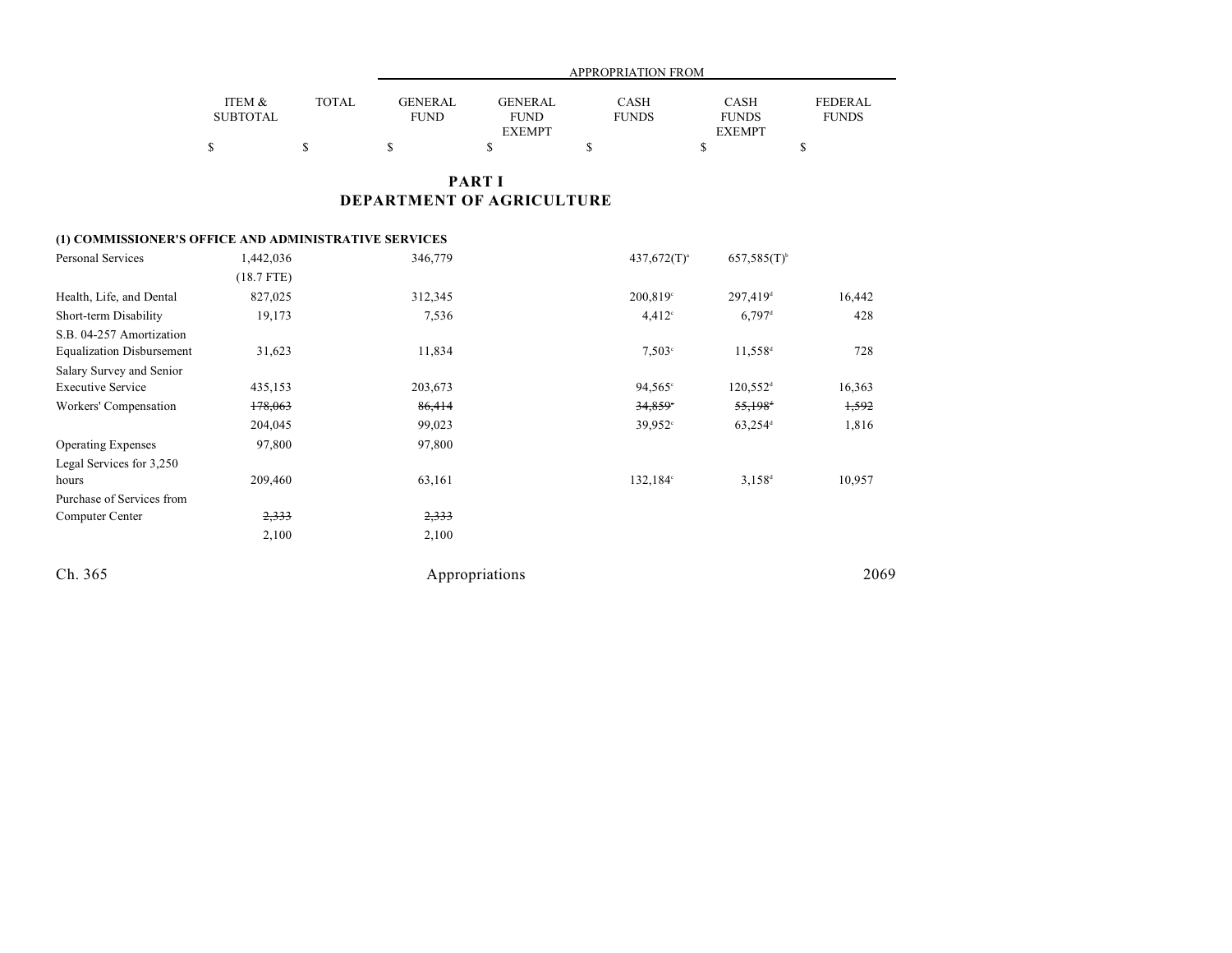| 2070 | ) |
|------|---|
|      |   |

|                                |                           |    | APPROPRIATION FROM |                               |                                                |                             |                                       |                                |  |
|--------------------------------|---------------------------|----|--------------------|-------------------------------|------------------------------------------------|-----------------------------|---------------------------------------|--------------------------------|--|
|                                | ITEM &<br><b>SUBTOTAL</b> |    | <b>TOTAL</b>       | <b>GENERAL</b><br><b>FUND</b> | <b>GENERAL</b><br><b>FUND</b><br><b>EXEMPT</b> | <b>CASH</b><br><b>FUNDS</b> | CASH<br><b>FUNDS</b><br><b>EXEMPT</b> | <b>FEDERAL</b><br><b>FUNDS</b> |  |
|                                | \$                        | \$ | \$                 | \$                            | \$                                             | \$                          | \$                                    |                                |  |
| Multiuse Network               |                           |    |                    |                               |                                                |                             |                                       |                                |  |
| Payments                       | 24,309                    |    | 24,309             |                               |                                                |                             |                                       |                                |  |
|                                | 19,547                    |    | 19,547             |                               |                                                |                             |                                       |                                |  |
| Payment to Risk                |                           |    |                    |                               |                                                |                             |                                       |                                |  |
| Management and Property        |                           |    |                    |                               |                                                |                             |                                       |                                |  |
| Funds                          | 267,700                   |    | 127,477            |                               | 51,916                                         | 86,224                      | 2,083                                 |                                |  |
|                                | 102,035                   |    | 48,589             |                               | $19,785^{\circ}$                               | 32,865 <sup>d</sup>         | 796                                   |                                |  |
| Vehicle Lease Payments         | 157,321                   |    | 87,432             |                               | 66,319                                         |                             | 3,570                                 |                                |  |
|                                | 139,935                   |    | 77,776             |                               | 58,997°                                        |                             | 3,162                                 |                                |  |
| <b>Information Technology</b>  |                           |    |                    |                               |                                                |                             |                                       |                                |  |
| <b>Asset Maintenance</b>       | 111,405                   |    | 50,132             |                               | 55,647°                                        | $5,626^{\rm d}$             |                                       |                                |  |
| <b>Leased Space</b>            | 106,531                   |    | 45,977             |                               | 20,795°                                        | 39,759 <sup>d</sup>         |                                       |                                |  |
| Capitol Complex Leased         |                           |    |                    |                               |                                                |                             |                                       |                                |  |
| Space                          | 144,707                   |    | 112,871            |                               | 31,836                                         |                             |                                       |                                |  |
|                                | 143,183                   |    | 111,682            |                               | $31,501$ °                                     |                             |                                       |                                |  |
| <b>Communications Services</b> |                           |    |                    |                               |                                                |                             |                                       |                                |  |
| Payments                       | 8,681                     |    | 3,425              |                               |                                                | $5,256$ <sup>d</sup>        |                                       |                                |  |
|                                | 15,671                    |    | 6,183              |                               |                                                | $9,488^{\rm d}$             |                                       |                                |  |
| Utilities                      | 94,443                    |    | 87,143             |                               | $5,700^{\circ}$                                | $1,600^{\circ}$             |                                       |                                |  |
|                                | 111,149                   |    | 99,674             |                               | $9,648^{\circ}$                                | $1,827$ <sup>d</sup>        |                                       |                                |  |
| <b>Agricultural Statistics</b> | 75,000                    |    | 60,000             |                               | $15,000^{\circ}$                               |                             |                                       |                                |  |
| Grants                         | 702,975                   |    |                    |                               |                                                |                             | 702,975                               |                                |  |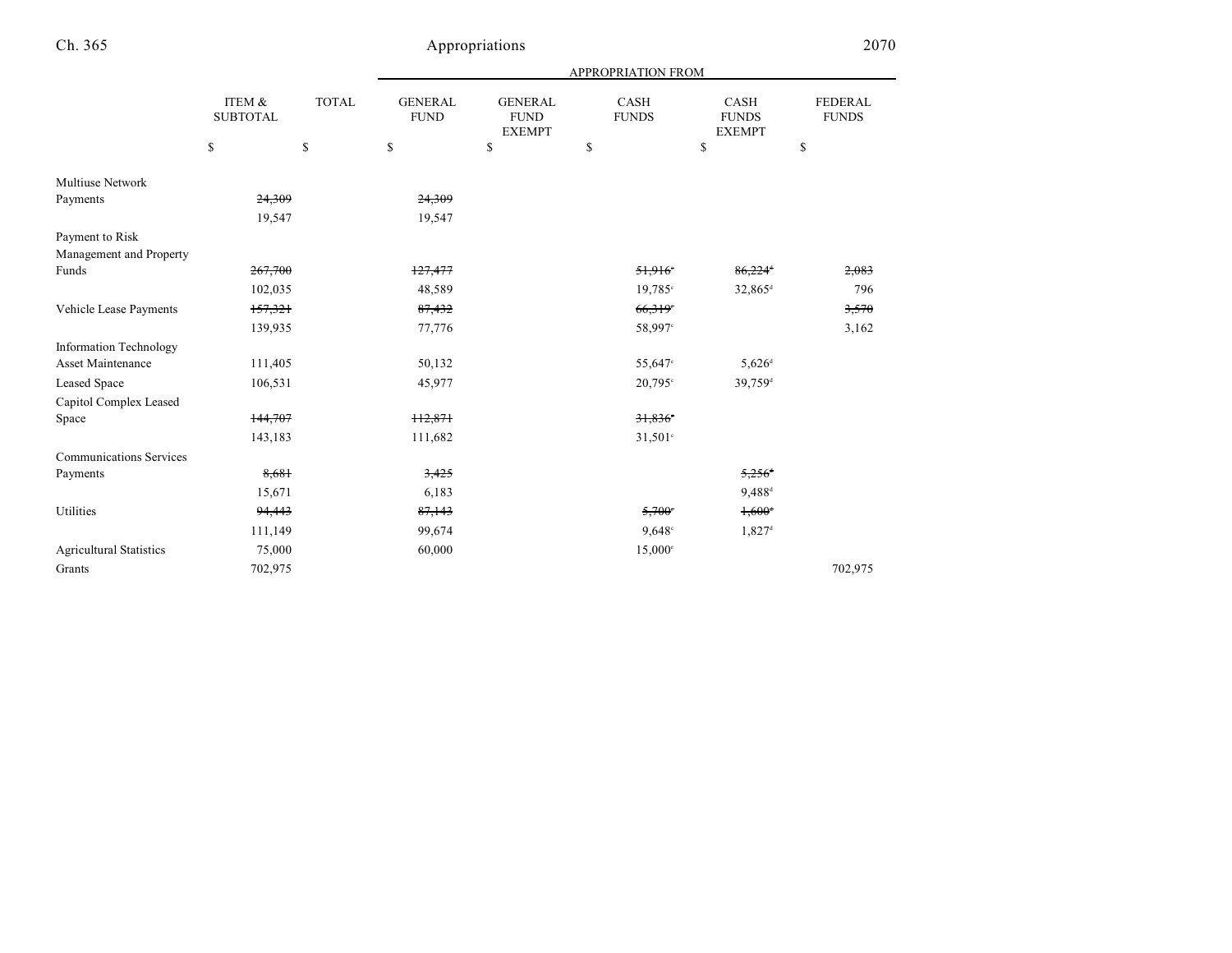| Indirect Cost Assessment <sup>1</sup> | 7.615 | - - -<br>$- -$<br>7.615 |
|---------------------------------------|-------|-------------------------|
|                                       |       |                         |

4,993,353

4,853,461

<sup>a</sup> This amount represents indirect cost recoveries from the Brand Inspection Fund created in Section 35-41-102, C.R.S. The Brand Board is designated as an enterprise pursuant to Section 35-41-101 (5), C.R.S.

 $<sup>b</sup>$  This amount shall be from indirect cost recoveries.</sup>

These amounts shall be from fees collected by various cash funds within the Department. <sup>c</sup>

<sup>d</sup> Of these amounts, \$459,029 \$418,185 shall be from the Brand Inspection Fund created in Section 35-41-102, C.R.S., and \$174,118 shall be from the Colorado State Fair Authority Cash Fund created in Section 35-65-107 (1), C.R.S.

 $\cdot$  This amount shall be from the sale of statistics books.

#### **(2) AGRICULTURAL SERVICES DIVISION**

| Personal Services <sup>2</sup>  | 8,918,028  | 4,724,960    | 3,864,893 <sup>a</sup> | 328,175          |
|---------------------------------|------------|--------------|------------------------|------------------|
|                                 |            | $(73.5$ FTE) | $(69.1$ FTE)           | $(3.0$ FTE)      |
| Operating Expenses <sup>2</sup> | 1,076,062  | 390,000      | $631,693$ <sup>a</sup> | 54,369           |
| Noxious Weed                    |            |              |                        |                  |
| Management Grant                |            |              |                        |                  |
| Program                         | 15,000     |              |                        | $15,000^{\circ}$ |
| Diseased Livestock Fund         | 25,000     |              |                        | $25,000^{\circ}$ |
| Cervidae Disease                |            |              |                        |                  |
| Revolving Fund                  | 25,000     |              | $25,000^{\rm d}$       |                  |
| Indirect Cost Assessment        | 575,745    |              | 544,512 <sup>a</sup>   | 31,233           |
|                                 | 10,634,835 |              |                        |                  |

<sup>a</sup> These amounts shall be from various cash funds within the Department.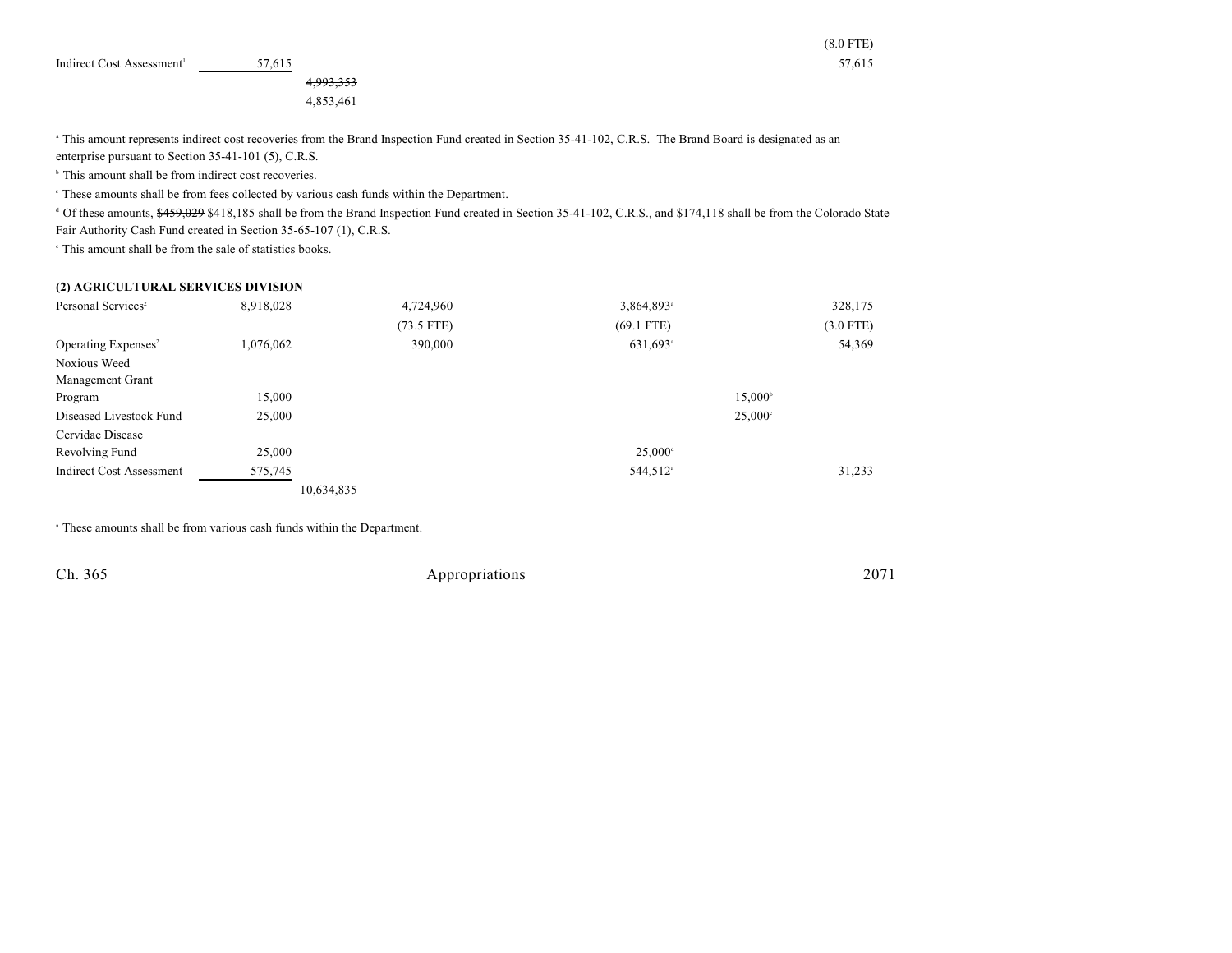## Ch. 365 Appropriations 2072

|          |       |                | APPROPRIATION FROM |              |               |                |  |
|----------|-------|----------------|--------------------|--------------|---------------|----------------|--|
| ITEM &   | TOTAL | <b>GENERAL</b> | GENERAL            | <b>CASH</b>  | <b>CASH</b>   | <b>FEDERAL</b> |  |
| SUBTOTAL |       | <b>FUND</b>    | <b>FUND</b>        | <b>FUNDS</b> | <b>FUNDS</b>  | <b>FUNDS</b>   |  |
|          |       |                | <b>EXEMPT</b>      |              | <b>EXEMPT</b> |                |  |
| \$       | S     |                |                    |              |               |                |  |

<sup>b</sup> This amount shall be from reserves in the Noxious Weed Management Fund pursuant to Section 35-5.5-116, C.R.S.

This amount shall be payment for damages available from reserves in the Diseased Livestock Indemnity Fund, pursuant to Section 35-50-140.5 (2), C.R.S., and is continuously appropriated by a permanent statute or constitutional provision.

This amount shall be payment for damages available from the Cervidae Disease Revolving Fund, pursuant to Section  $35-50-114.5$  (1) (a), C.R.S., and is continuously appropriated by a permanent statute or constitutional provision.

#### **(3) AGRICULTURAL MARKETS DIVISION**

| Personal Services            | 373,141 | 373,141     |                       |
|------------------------------|---------|-------------|-----------------------|
|                              |         | $(4.7$ FTE) |                       |
| <b>Operating Expenses</b>    | 79,961  | 29,624      | $50,337$ <sup>a</sup> |
| <b>Aquaculture Operating</b> |         |             |                       |
| Expenses                     | 25,000  |             | $25,000^{\circ}$      |
| Economic Development         |         |             |                       |
| Grants                       | 45,000  |             | 45,000(T)             |
| Agricultural Development     |         |             |                       |
| Board                        | 74,837  |             | 74,837 <sup>d</sup>   |
|                              |         |             | $(0.5$ FTE)           |
|                              |         | 597,939     |                       |

This amount shall be from various economic development programs. <sup>a</sup>

<sup>b</sup> This amount shall be from the Aquaculture Cash Fund pursuant to Section 35-24.5-111, C.R.S.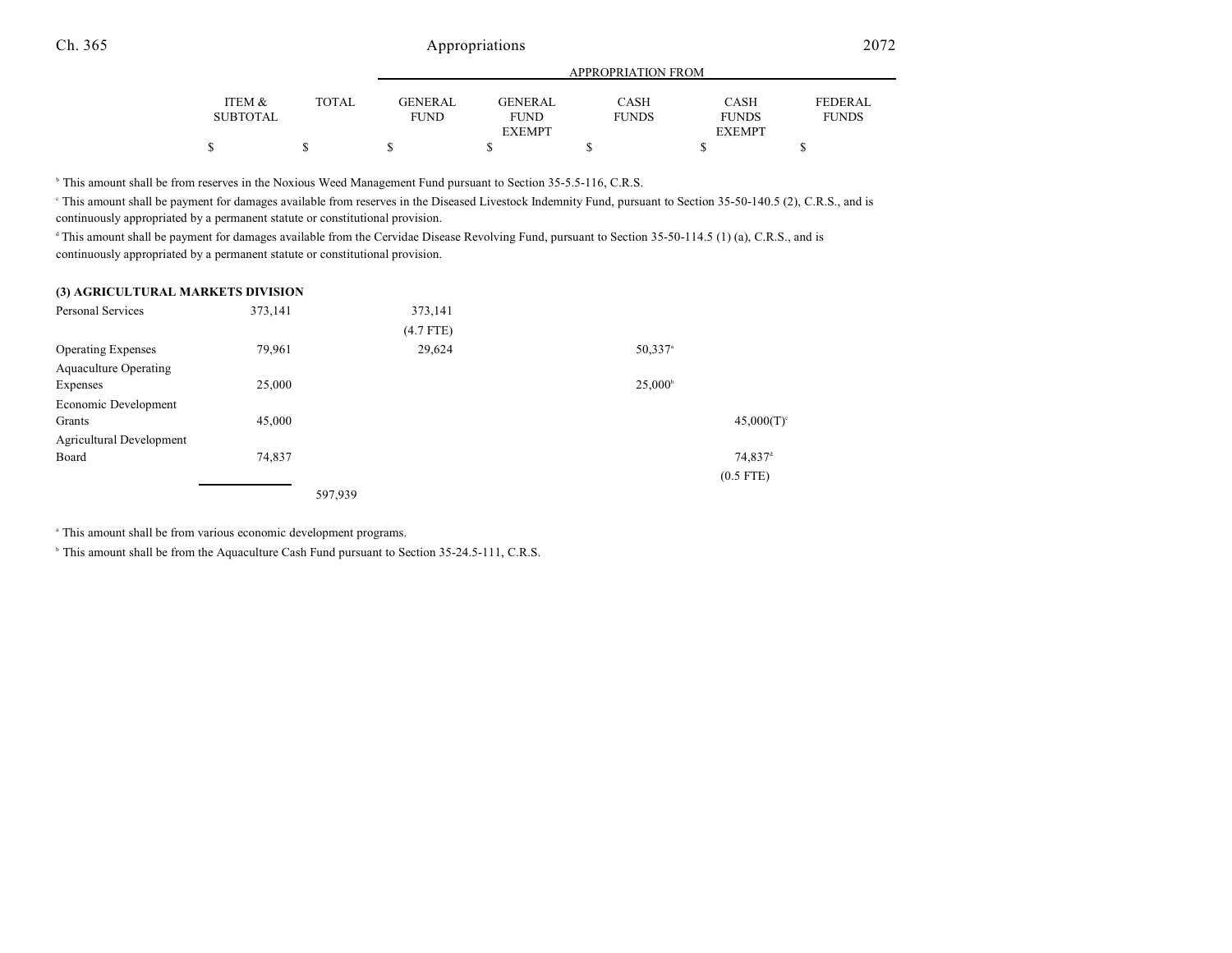<sup>e</sup> This amount represents a transfer from the Office of the Governor, Economic Development Commission. Any amounts included in state fiscal year spending are accounted for in the appropriations to the Office of the Governor.

<sup>d</sup> This amount shall be from the Agriculture Value-Added Cash Fund pursuant to Section 35-75-205 (1), C.R.S., and is continuously appropriated by a permanent statute or constitutional provision.

#### **(4) BRAND BOARD**

| Brand Inspection                | 3,458,395    |           |  |                        |           |
|---------------------------------|--------------|-----------|--|------------------------|-----------|
|                                 | $(66.3$ FTE) |           |  |                        |           |
| Alternative Livestock           | 95.662       |           |  |                        |           |
| <b>Indirect Cost Assessment</b> | 454,017      |           |  |                        |           |
|                                 |              | 4,008,074 |  | $112,007$ <sup>a</sup> | 3,896,067 |

<sup>a</sup> This amount shall be from the Alternative Livestock Farm Cash Fund created in Section 35-41.5-116, C.R.S., of which \$16,345 is for the purpose of indirect cost recoveries.

<sup>h</sup> This amount shall be from fees for service that are deposited into the Brand Inspection Fund created in Section 35-41-102, C.R.S., of which \$437,672 is for the purpose of indirect cost recoveries.

#### **(5) SPECIAL PURPOSE**

| Wine Promotion Board <sup>3</sup> | 381,130     |         |  |                      |                  |
|-----------------------------------|-------------|---------|--|----------------------|------------------|
|                                   | $(1.0$ FTE) |         |  |                      |                  |
| Vaccine and Service Fund          | 98,090      |         |  |                      |                  |
| <b>Brand Estray Fund</b>          | 94,050      |         |  |                      |                  |
| Indirect Cost Assessment          | 7,880       |         |  |                      |                  |
|                                   |             | 581,150 |  | 546,500 <sup>a</sup> | $34,650^{\circ}$ |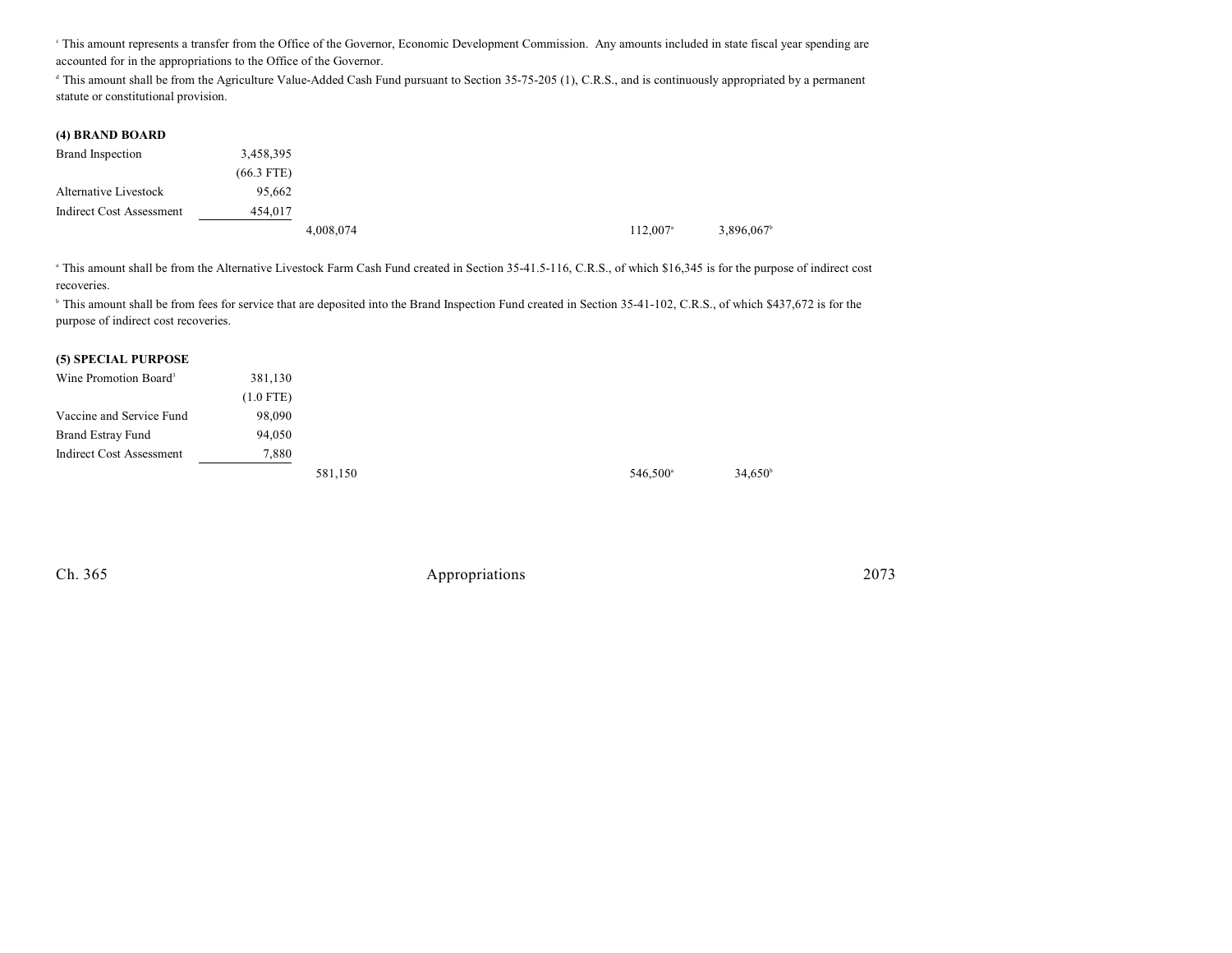### Ch. 365 Appropriations 2074

|          |              |                | APPROPRIATION FROM |              |               |                |  |
|----------|--------------|----------------|--------------------|--------------|---------------|----------------|--|
| ITEM &   | <b>TOTAL</b> | <b>GENERAL</b> | <b>GENERAL</b>     | CASH         | <b>CASH</b>   | <b>FEDERAL</b> |  |
| SUBTOTAL |              | <b>FUND</b>    | <b>FUND</b>        | <b>FUNDS</b> | <b>FUNDS</b>  | <b>FUNDS</b>   |  |
|          |              |                | <b>EXEMPT</b>      |              | <b>EXEMPT</b> |                |  |
|          |              |                |                    |              |               |                |  |

<sup>a</sup> Of this amount, \$389,010 shall be from the Colorado Wine Industry Development Fund pursuant to Section 35-29.5-105, C.R.S., \$98,090 shall be from the Veterinary Vaccine and Service Fund pursuant to Section 35-50-146, C.R.S., and \$59,400 shall be from the Estray Fund pursuant to Section 35-41-102, C.R.S. Moneys from the Estray Fund are included for informational purposes only as they are continuously appropriated by a permanent statute or constitutional provision. <sup>h</sup> This amount shall be available from reserves in the Estray Fund pursuant to Section 35-41-102, C.R.S. These are continuously appropriated by a permanent statute or constitutional provision.

#### **(6) COLORADO STATE FAIR**

| Program Costs | 8,098,598 | $8,098,598^{\circ}$ |
|---------------|-----------|---------------------|
|               |           | $(26.9$ FTE)        |

<sup>a</sup> This amount shall be from fees REVENUE deposited into the Colorado State Fair Authority Cash Fund created in Section 35-65-107 (1), C.R.S., INCLUDING NOT LESS THAN TEN PERCENT OF THE MONEYS CREDITED TO THE COLORADO TRAVEL AND TOURISM PROMOTION FUND CREATED IN SECTION 24-49.7-106(1), C.R.S. IN ACCORDANCE WITH SECTION 38-13-116.7(3), C.R.S.

| (7) CONSERVATION BOARD         |           |             |
|--------------------------------|-----------|-------------|
| Personal Services              | 247,275   | 247,275     |
|                                |           | $(3.5$ FTE) |
| <b>Operating Expenses</b>      | 33,200    | 33,200      |
| Distributions to Soil          |           |             |
| <b>Conservation Districts</b>  | 391,714   | 391,714     |
| <b>Salinity Control Grants</b> | 500,000   |             |
|                                | 1,172,189 |             |